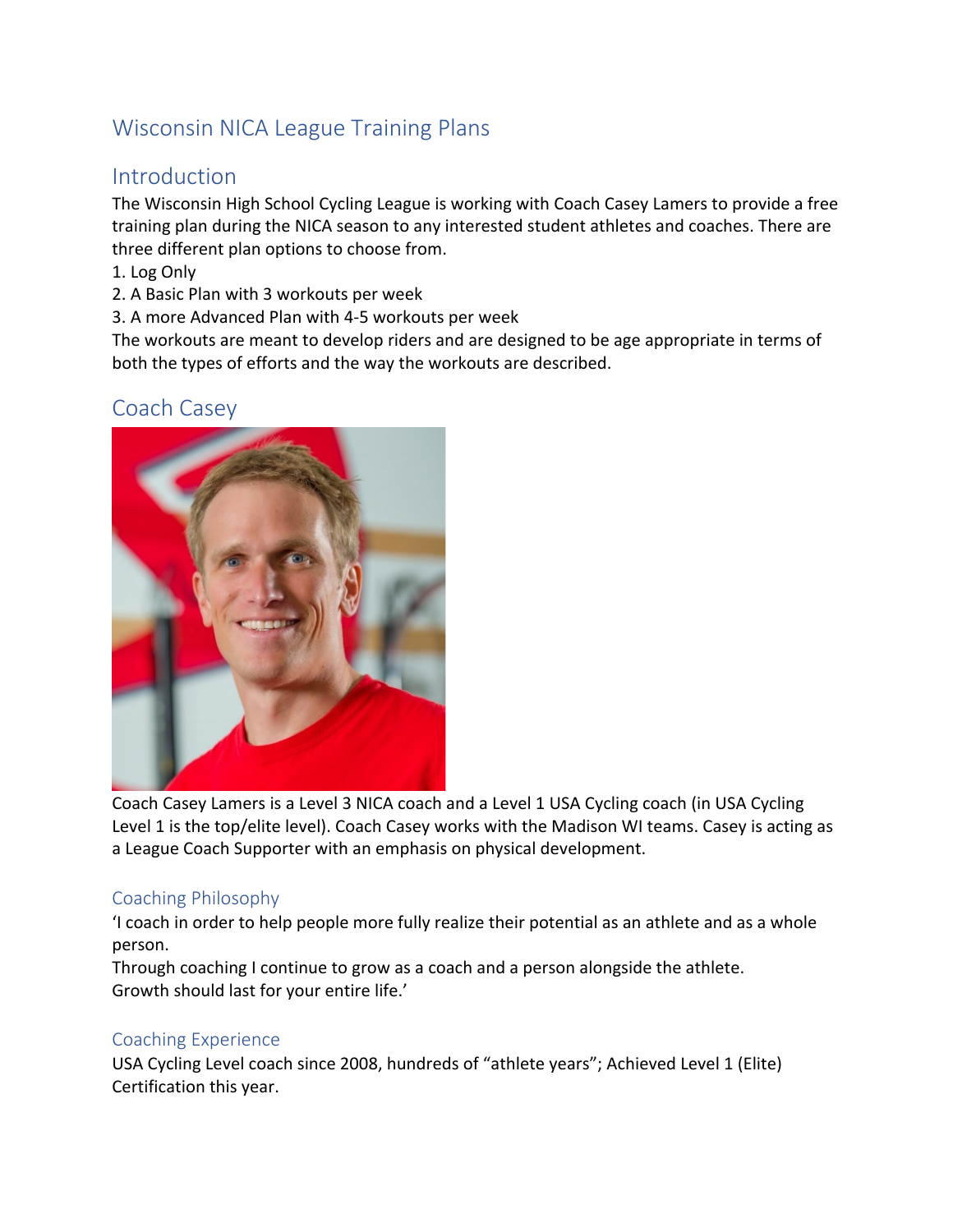Several athletes have competed and podiumed at Master's Nationals, Raced Professionally 3 years Head Coach UW Cycling Club – developing U23 riders 3 years NICA coach (Currently Level 3) – Developing junior riders 7 years co-owner of cycling training facility 12 years leading outdoor group rides Husband, Father of 2, Engineer

## Get a Training Plan

Coach Casey is providing a few different training plan options to the league. Casey will apply workouts to your training calendar so that each student athlete can train with purpose. These plans are free during the NICA season.

## Connect with Coach Casey

Casey uses TrainingPeaks.com to deliver workouts to each athlete. Follow this link to connect with Coach Casey: https://home.trainingpeaks.com/attachtocoach?sharedKey=VQMTXOK3MYCLU



Create a FREE account, or connect your existing account.

- Fill in the information
- To start it will be a "Premium" account
	- o No advertisements
	- o Planning Features
	- o Additional Graphs and Metrics
	- o Logging Features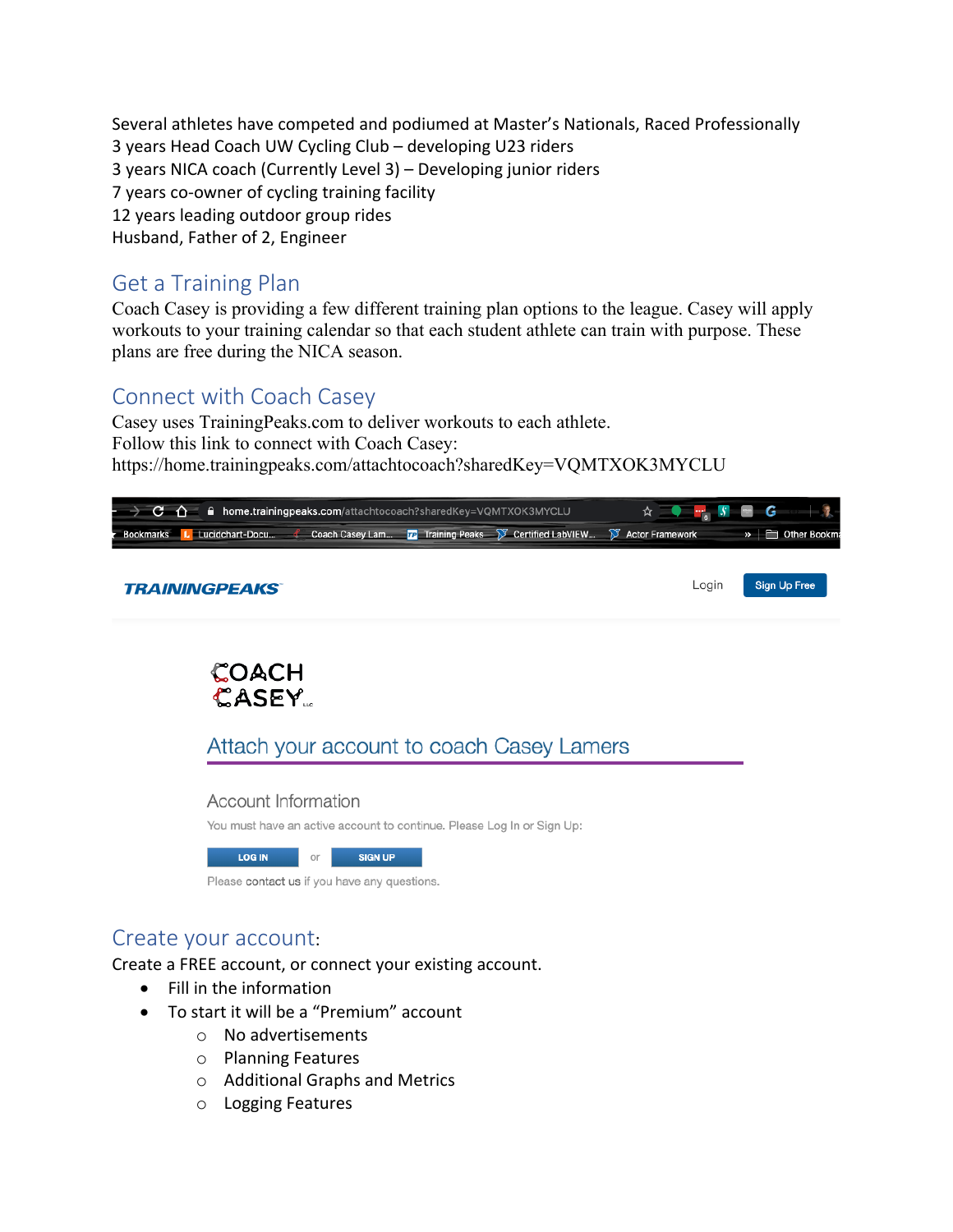- o Can Upload Data
- After 14 days it becomes a "Basic" account
	- o Ads (on sidebar)
	- o No Planning Features (coach does the planning)
	- o Fewer Graphs and Metrics
	- o Logging Features
	- o Can Upload Data

The Basic account is sufficient. The coach will do the planning. If you want a Premium account contact Coach Casey Lamers (caseylamers@gmail.com). He can get a much better rate than if you pay on your own (less than ½ price).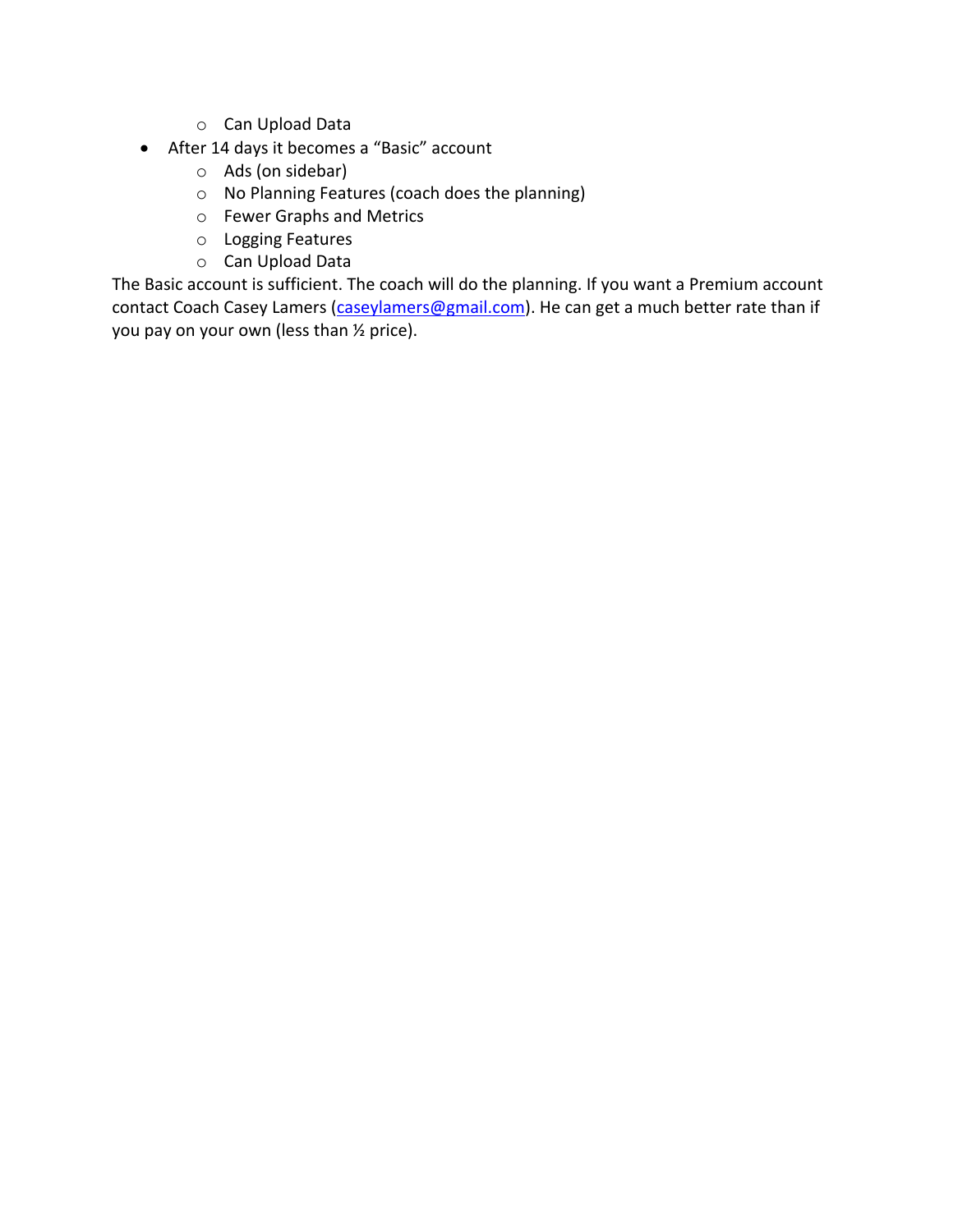# **Create Your Free Account** Includes a 14-Day Premium Trial 輻 **First and Last Name Email Address Primary Sport** Gender Password 굒 Username **Get Expert Training Advice** Receive the latest training articles and updates on our products and services. **Create Account** All fields are required. By clicking the button you agree to the Terms of Use, Privacy Policy and Refund Policy. This site is protected by reCAPTCHA and the Google Privacy Policy and Terms of Service apply. Already have an account? Log In.

*Figure 1. Fill in NEW account information.*

## Choose your Plan

After you have an account contact Coach Casey Lamers (caseylamers@gmail.com) and let him know what plan you want to use. The three options are briefly described below.

#### Plan options

**1. Log Your Rides**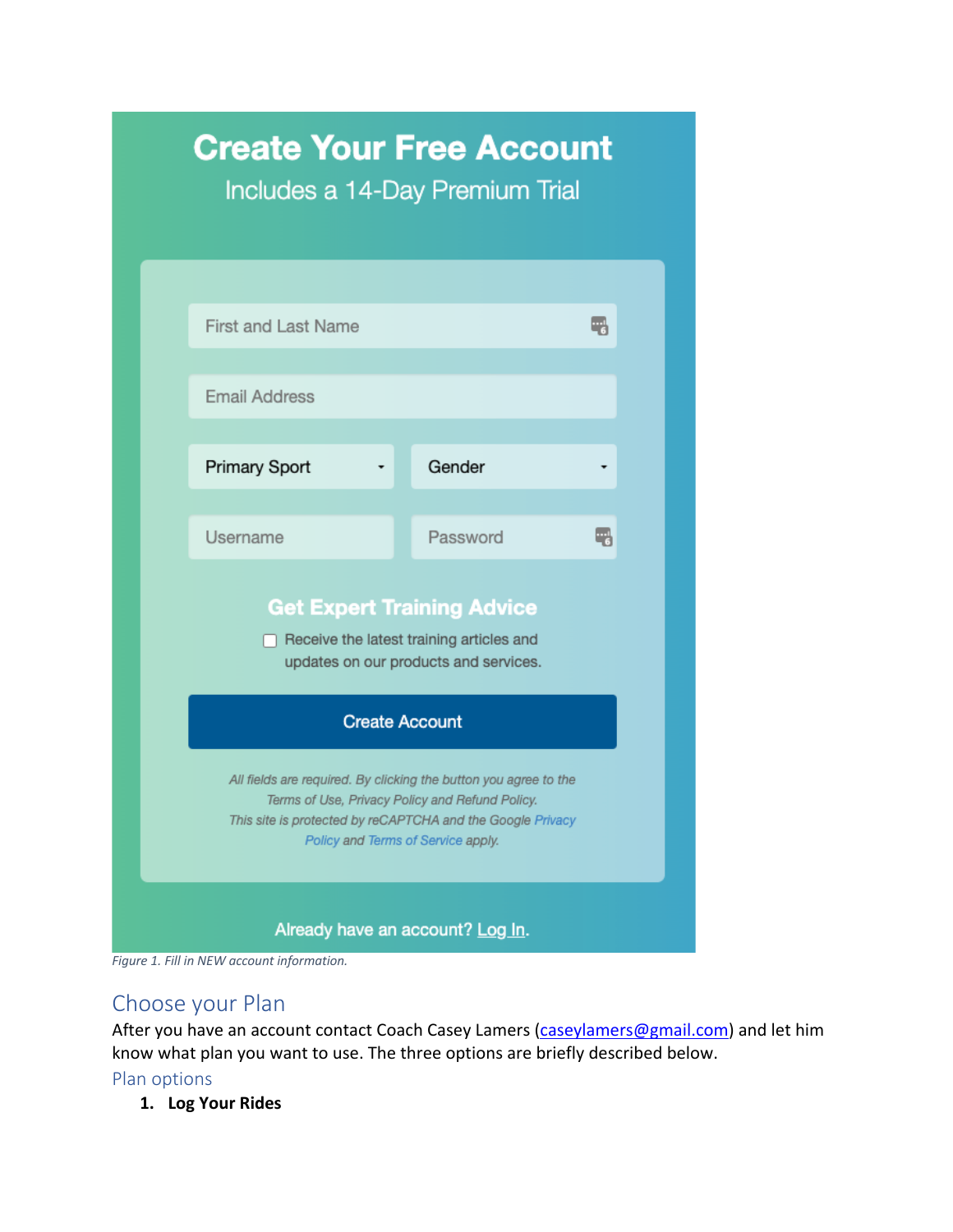- That is it.
- 2. Some **Basic Structure**
	- Skills
	- Efforts
	- Longer Ride
- 3. More **Advanced Structure**
	- More Detailed Workout Descriptions
	- Workout "Themes"

With the **Basic Structure** and **Advanced Structure** there are workouts on the calendar and RECOVERY is built into the riding.

## Using TrainingPeaks

You can use TrainingPeaks via a web browser or via an App.

Log In

| Log In<br>Or create an account |  |
|--------------------------------|--|
|                                |  |
| <b>Casey Lamers</b>            |  |
|                                |  |
|                                |  |
| Login                          |  |
|                                |  |
| Forgot your Password?          |  |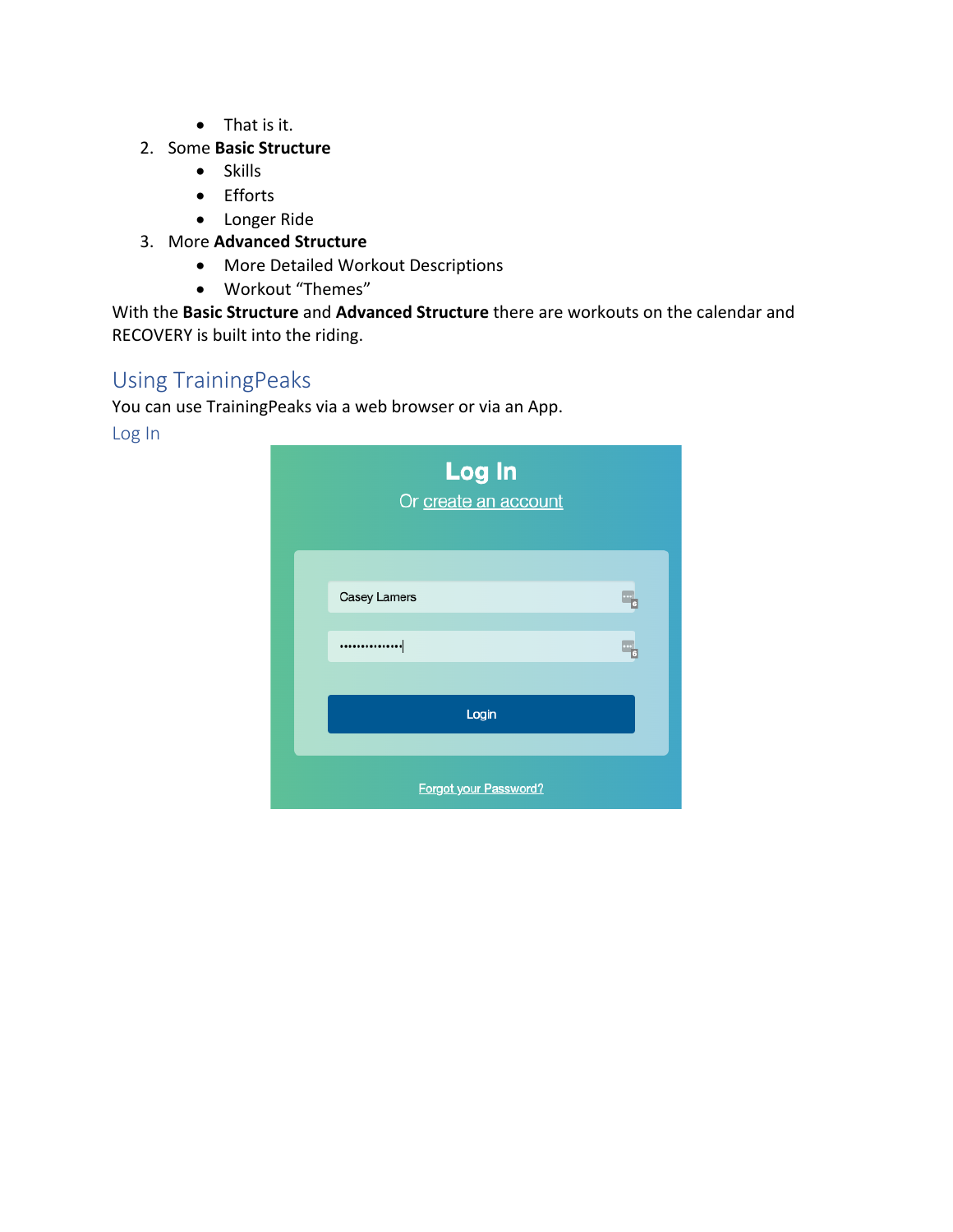## See the Calendar

|        |                                               | <b>TRAININGPEAKS</b>                       |                       |                                                                                       |                       |            | 43                                                               | Casey Lamers $\nabla$ Coach Account                                                                                    | $\mathbf{v}^{\mathbf{H}}$                      |
|--------|-----------------------------------------------|--------------------------------------------|-----------------------|---------------------------------------------------------------------------------------|-----------------------|------------|------------------------------------------------------------------|------------------------------------------------------------------------------------------------------------------------|------------------------------------------------|
|        | Dynamic Plan - NICA 3x/wk<br><b>July 2020</b> | $\blacksquare$                             | Today<br>$\mathbf{p}$ | Home<br>前面<br>Ċ.                                                                      | Dashboard<br>Calendar | <b>ATP</b> |                                                                  | COACH<br>CASEY.                                                                                                        |                                                |
| 2      | <b>MONDAY</b>                                 | <b>TUESDAY</b>                             | WEDNESDAY             | THURSDAY                                                                              | <b>FRIDAY</b>         | SATURDAY   | <b>SUNDAY</b>                                                    |                                                                                                                        | $\equiv$                                       |
|        | $6\phantom{1}6$                               | $\overline{7}$                             | $\overline{8}$        | 9                                                                                     | 10                    | 11         | 12                                                               | <b>SUMMARY</b>                                                                                                         |                                                |
| T<br>П |                                               | 黨<br>MTB basic skills<br>1:00:00<br>36 TSS |                       | $\circ$<br>1 min Repeats @<br>3 min Pace (5x)<br>1:00:00<br>72 TSS<br>- 11111         |                       |            | $\circ$<br>Endurance Pace<br>Ride<br>2:00:00<br><b>102 TSS</b>   | <b>Total Duration</b><br><b>Total TSS</b><br><b>Bike Duration</b><br><b>Mountain Bike Duration</b><br>Distance 0.00 mi | 4:00 00:00<br>2100<br>3:00 00:00<br>1:00 00:00 |
|        | 13                                            | 14                                         | 15                    | 16                                                                                    | 17                    | 18         | 19                                                               | <b>SUMMARY</b>                                                                                                         |                                                |
|        |                                               | 黨<br>MTB basic skills<br>1:00:00<br>36 TSS |                       | 0 <sub>0</sub><br>3 x 6 min Cruise<br>Intervals<br>1:00:00<br>63 TSS<br><b>ALLINE</b> |                       |            | $0$ 0<br>Endurance Pace<br>Ride 2hr<br>2:00:00<br><b>102 TSS</b> | <b>Total Duration</b><br><b>Total TSS</b><br><b>Bike Duration</b><br><b>Mountain Bike Duration</b><br>Distance 0.00 mi | 4:00 00:00<br>2010<br>3:00 00:00<br>1:00 00:00 |

The calendar shows the workouts that are coming up.

| See the Workout                        |         |            |                   |                                                                                                  |                                 |
|----------------------------------------|---------|------------|-------------------|--------------------------------------------------------------------------------------------------|---------------------------------|
| THURSDAY July 9, 2020 Enter Time       |         |            |                   |                                                                                                  | $\Phi \equiv \mathbb{R} \times$ |
| 1 min Repeats @ 3 min Pace (5x)        |         |            |                   |                                                                                                  | I <sup>t</sup> Upload           |
| 1:00:00<br>$\circ$ $\circ$             |         | $--$ mi    | 72 TSS            |                                                                                                  | - $\sqrt{\ }$ Analyze           |
|                                        |         |            |                   |                                                                                                  |                                 |
|                                        | Planned | Completed  |                   | <b>Description</b>                                                                               | O                               |
| Duration                               | 1:00:00 |            | h:m:s             | Warm up. Then perform 1 minute efforts at                                                        |                                 |
| $\sim$<br>Distance                     |         |            | $mi$ $\mathbf{v}$ | about your 3 minute max output. Full 5 minute<br>recovery between each effort. Be careful not to |                                 |
| Average Speed                          |         |            | mph               | go out too fast and fade. Try to keep these<br>consistent.                                       |                                 |
| $\widetilde{\mathbb{C}}$<br>Calories   |         |            | kcal              |                                                                                                  |                                 |
| Elevation Gain                         |         |            | ft.               |                                                                                                  |                                 |
| <b>TSS</b>                             | 72      |            | <b>TSS</b>        | <b>Pre-activity comments</b>                                                                     |                                 |
| IF                                     | 0.85    |            | IF                | This is like doing a hard steady climb for pace.                                                 |                                 |
| $\bigoplus$<br>Work                    |         |            | kJ                |                                                                                                  |                                 |
|                                        | Min     | Max<br>Avg |                   | <b>Workout Details</b>                                                                           |                                 |
| <b>Heart Rate</b>                      |         |            | bpm               |                                                                                                  |                                 |
| Power                                  |         |            | W                 | 1. Warm up<br>5 min @ 40-50 % of FTP                                                             |                                 |
| Automatically calculate planned values |         |            | Delete            | Cancel<br>Save                                                                                   | Save & Close                    |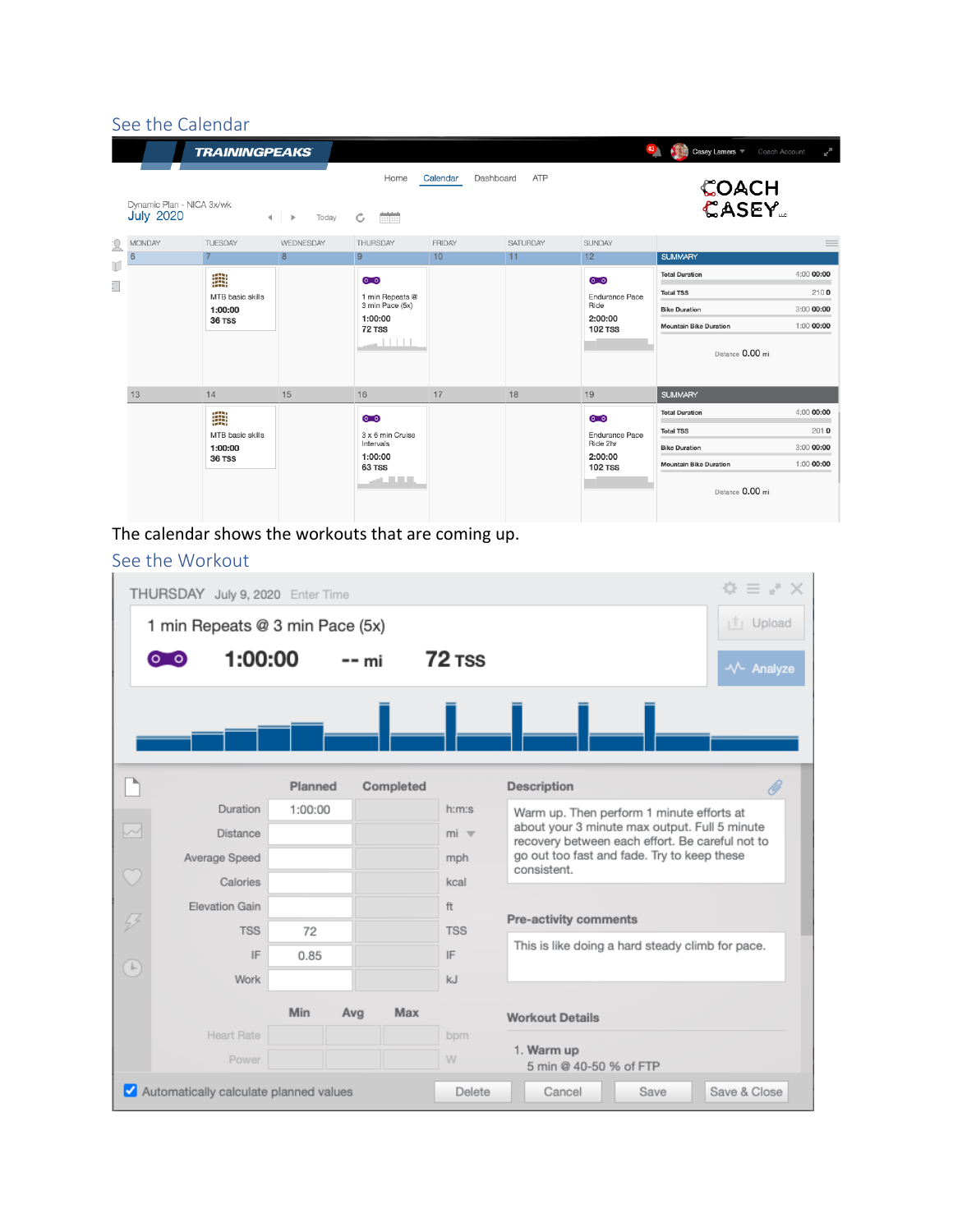Click on a workout to see it in greater detail. The description is written in easy to understand terms using comparisons to some basic types of efforts (start of a race, a hard hill, middle of a race, easy pace, etc.). There is a graph of the workout. The graph tells you how long each effort is in duration and the length of recovery between efforts. There is some description of how much power each effort should be, but this can generally be ignored at this point.

#### Get Email Reminders

You can configure your account to send you email reminders of the upcoming workouts.

- Click on your name on the left  $14$ 13  $15<sup>15</sup>$ 16 自 7/7/20 A  $\circ$ 自 7/12/20 MTB basic  $3 \times 6$  mir ά× 自 7/7/20 lls ĴО **Casey Lamers** □ 7/5/20 s 自 7/7/20 **Account Type Basic** Upgrade 自 7/12/20 Athlete Type Triathlete Coach Casey Lamers □ 4/26/20 Email casey@coachcaseyl.com Group Casey Basic  $\lor$ 自 6/30/20 Load ≁ ⊡ □ 7/7/20  $\frac{1}{2}$  1:03:00  $1.0000$
- Click on the "Gear" icon
- Fill out the "Email Options"

| Account                     | <b>Email Options</b>                                                                                                                                                   |
|-----------------------------|------------------------------------------------------------------------------------------------------------------------------------------------------------------------|
| Profile                     | Send athlete planned workout daily emails                                                                                                                              |
| Subscriptions &<br>Payments | 12:00 AM - 12:59 AM<br>Delivery Time<br>$\checkmark$                                                                                                                   |
| Settings                    | If delivery time is from Midnight to Noon, you will receive that day's workout. If delivery time is from Noon to Midnight, you<br>will receive the next day's workout. |
| Coaches                     |                                                                                                                                                                        |
| Calendar                    |                                                                                                                                                                        |
| <b>Email Options</b>        |                                                                                                                                                                        |
| Apps & Devices              | <b>Apps &amp; Devices</b>                                                                                                                                              |
| Notifications               | Manage apps and devices that have permission to interact with your TrainingPeaks account.                                                                              |

#### Get the App

Search for TrainingPeaks on Android or iOS. Install the app. Log in and you can see everything from your device.

#### Connect with other apps

- Strava
- Zwift
- Garmin Connect